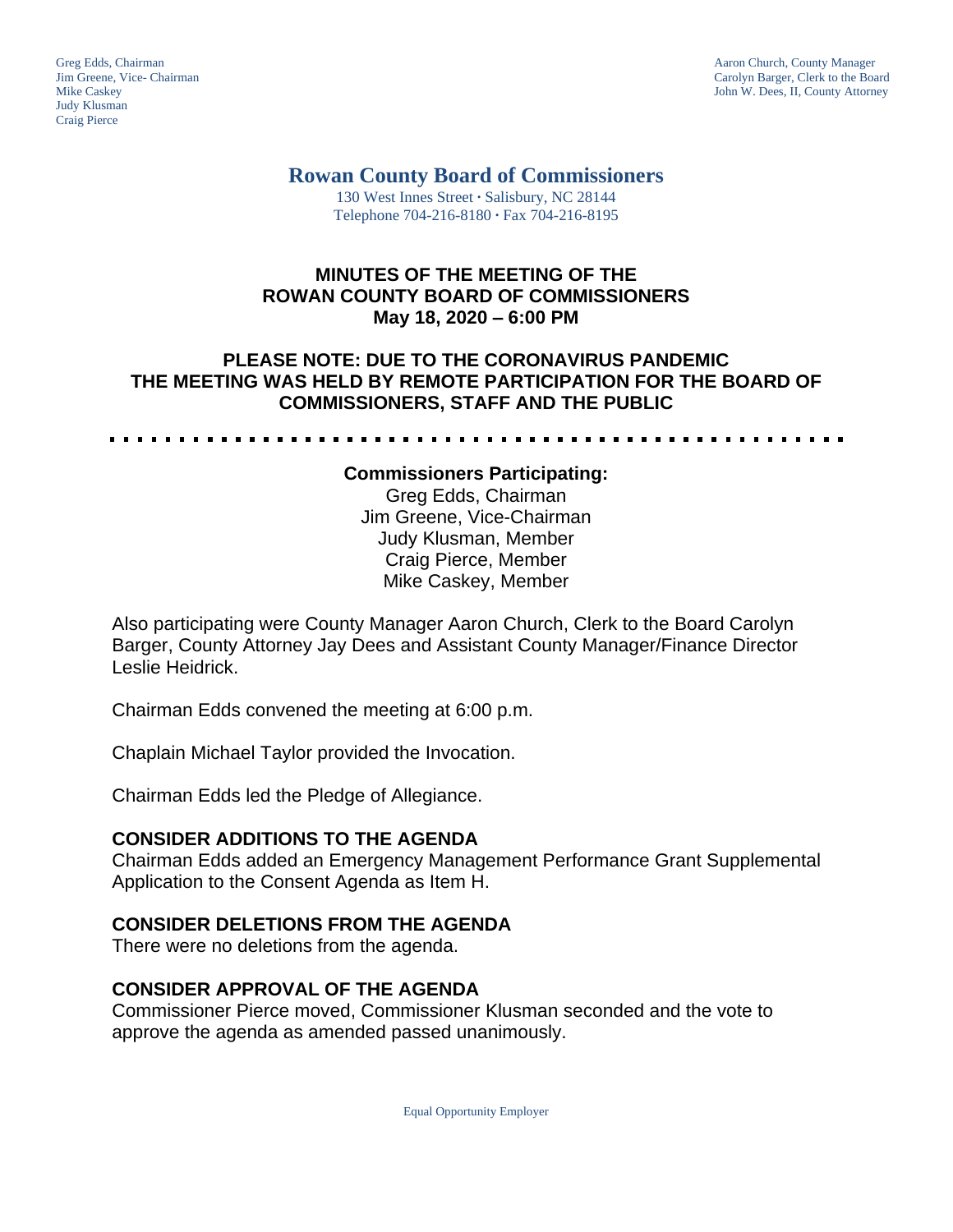# **CONSIDER APPROVAL OF THE MINUTES**

Commissioner Klusman moved, Commissioner Greene seconded and the vote to approve the minutes of the May 4, 2020 Commission Meeting carried unanimously.

# **1. CONSIDER APPROVAL OF CONSENT AGENDA**

Commissioner Klusman moved approval of the Consent Agenda as amended. The motion was seconded by Commissioner Greene and passed unanimously.

The Consent Agenda consisted of the following:

- A. White Goods Grant Equipment
- B. Tax Refunds for Approval
- C. LSTA COVID-19 Response Mini-Grant
- D. PORT Program Funding Grant
- E. Woodson Foundation Grant Award for ROCOC
- F. FY 2020 Vehicles Financing
- G. Point of Contact for Annual Population Survey Estimates
- H. Emergency Management Performance Grant Supplemental Application (addition to the Consent Agenda)

## **2. PUBLIC COMMENT PERIOD**

Chairman Edds opened the Public Comment Period to entertain comments from any citizens who had either called in or submitted an email request to address the Board via electronic means. With no one wishing to provide comments, Chairman Edds closed the Public Comment Period.

## **3. PUBLIC HEARING & SUMMARY PRESENTATION – EDC 'PROJECT LAKE'**

Scott Shelton, Vice President of the Economic Development Commission (EDC), presented the economic impact analysis for the potential location of Project Lake (Project) in Rowan County.

Mr. Shelton reported the company behind the Project was a pharmaceutical manufacturer interested in reactivating the former Ei Solutions facility located at 2865 North Cannon Boulevard in Kannapolis.

The company would initially use the facility to manufacture hand sanitizer and eventually transition to producing various generic drugs that would be available both over-the-counter and by prescription.

Mr. Shelton stated that if Rowan County was chosen, the company would create 388 new jobs over the next four (4) years. Some of the proposed job categories were Filling Team Members, Lab Technicians, Sales and Marketing Staff, and Facilities Technicians.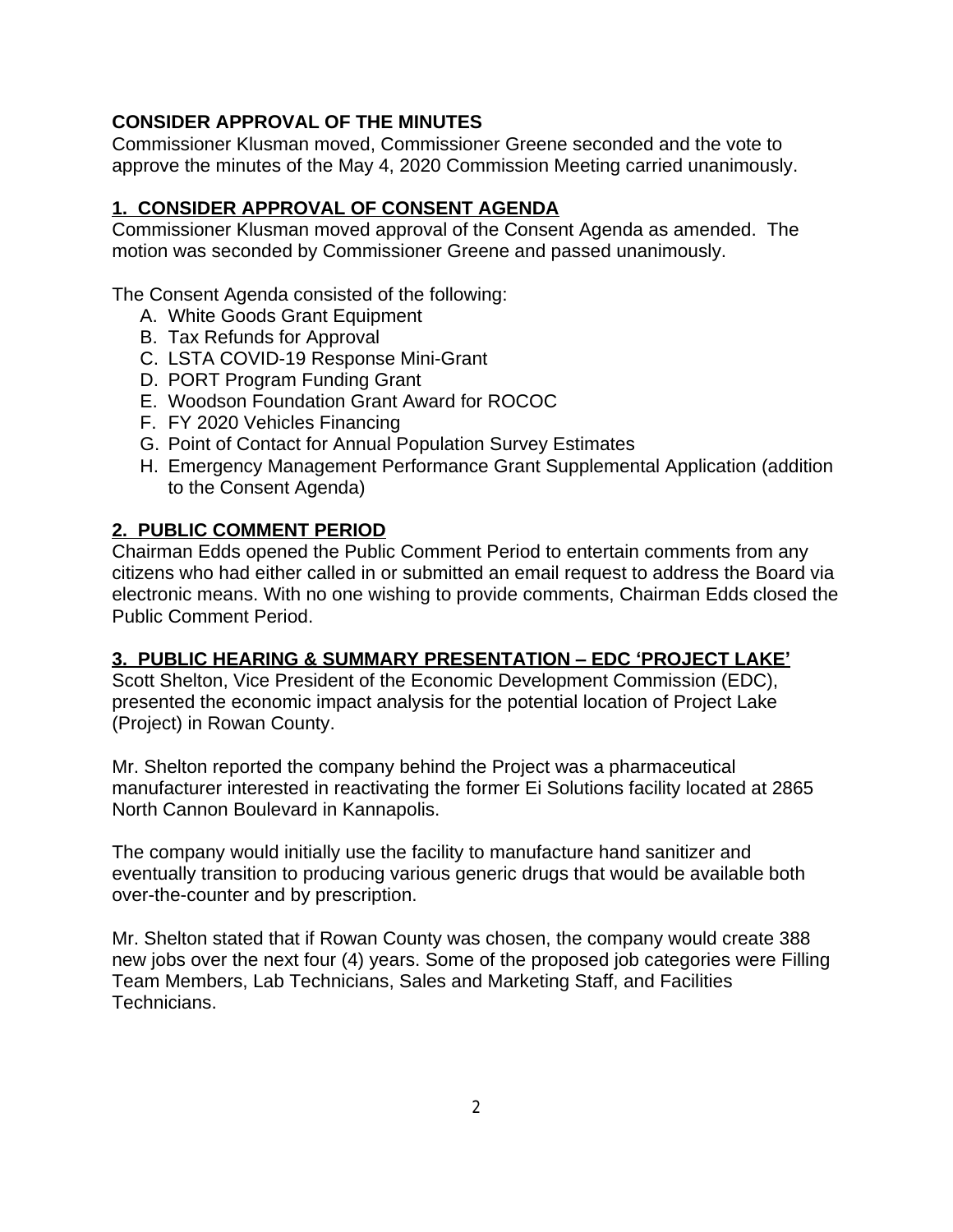The company planned to invest approximately \$14.1 million into the property through improvements to the facility and major equipment upgrades. The majority of the improvements would be completed by the end of 2021.

The company was also considering sites in South Carolina, Georgia and Virginia. Mr. Shelton reviewed the company's request for a Level 1 Grant under the County's Investment Grant Program and he also illustrated the projected revenue returns over a 10-year period. It was estimated the County would collect an estimated \$824,505; disburse a \$270,276 grant and retain an estimated \$553,779 of new revenue.

Mr. Shelton said on May 26, 2020, the City of Kannapolis would also consider assistance for the Project through its Industrial Development Grant Program.

According to Mr. Shelton, the Company was seeking a One NC Grant and if approved, the Grant would be awarded to the County to disburse the funds as long as the Company met the job creation and wage requirements. The Board would also need to authorize the submission of a One NC Grant application to the State at a future meeting.

In addition, Mr. Shelton said a Building Reuse Grant was being pursued from the State for the Project. The Building Reuse Grant would help the Company with a variety of improvements to the building. Like the One NC Grant, the Board would also need to authorize submission of the Building Reuse Grant application at a future meeting. Mr. Shelton said the EDC would also request the County consider hiring a professional grant administrator at an estimated cost of no more than \$12,500.

Commissioner Pierce inquired as to the salary ranges for the jobs and Mr. Shelton responded the average salary was \$44,039 and above average.

Commissioner Caskey inquired as to the condition of the building. Mr. Shelton said the facility had been vacant since around 2018. The Company officials had seen the building and most improvements would be more along the line of upgrades.

In response to an inquiry from Commissioner Greene, Mr. Shelton discussed how the grant process would work if the Company did not fulfill its obligations as a grant recipient.

Chairman Edds referred to the new rulings from the legislature and Governor with regards to virtual meetings being held during the Pandemic. Chairman Edds said the Board would conduct the public hearing and leave it open for an additional twenty-four (24) hours to give citizens the opportunity to provide input. Chairman Edds said the Board would take a vote; however, it would be contingent on any additional comments that might be received. Barring any comments in the upcoming the 24-hour period, the Board would grant final approval at the Special Meeting to occur on May 27, 2020.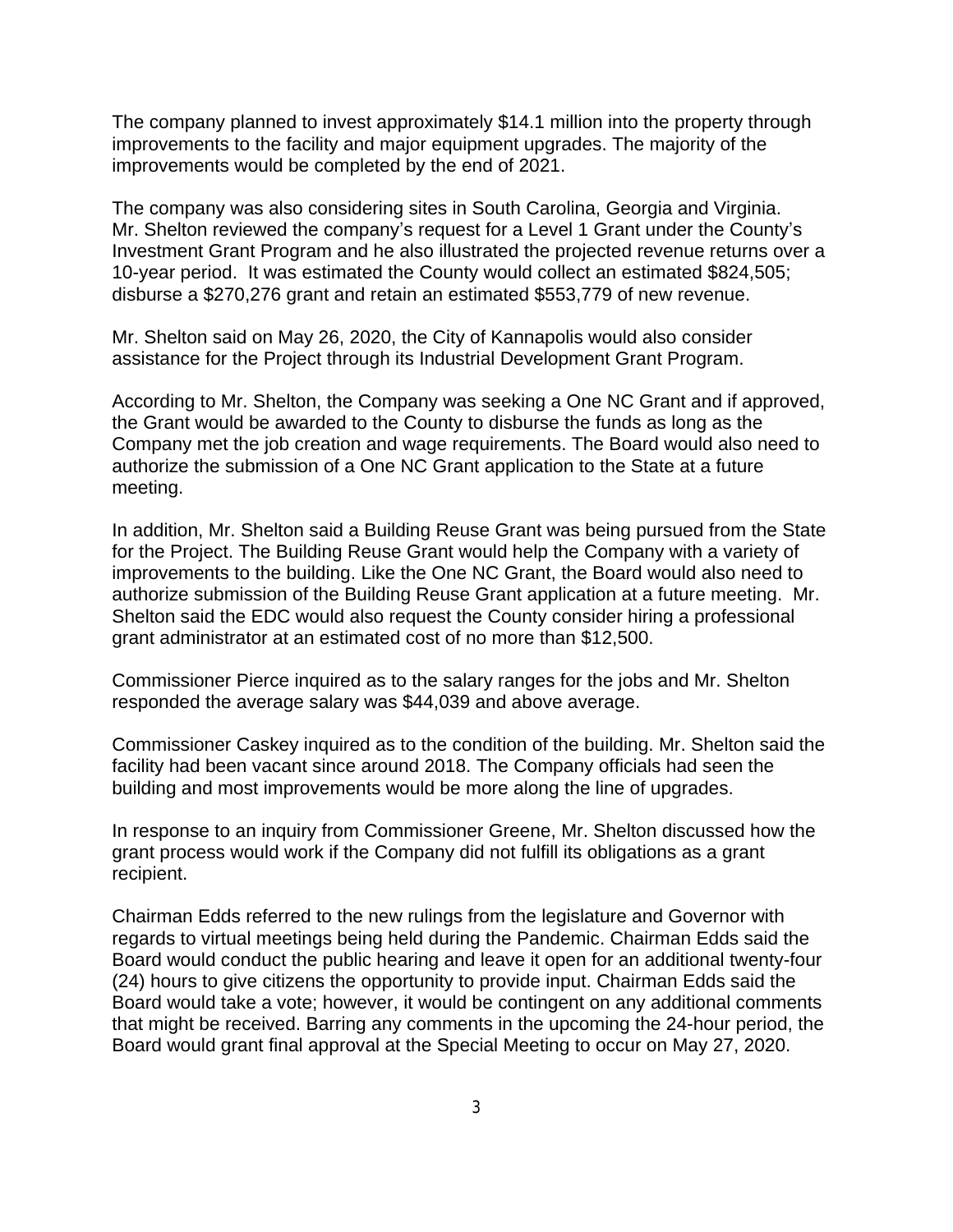Chairman Edds opened the public hearing to receive citizen input regarding Project Lake. With no callers wishing to address the Board, and no one having submitted concerns via email, Chairman Edds closed the public hearing.

Commissioner Pierce moved approval of the investment grant as requested for Project Lake subject to the 24-hour additional period and final approval via the Consent Agenda on May 27, 2020. The motion was seconded by Commissioner Klusman and passed unanimously.

## **4. PUBLIC HEARING**

Planning Director Ed Muire said the Commissioners had adopted the 2020-21 Funding Action Plan at its March 5, 2020 meeting with a goal to rehabilitate at least five (5) owner occupied single-family homes with funding allocated by the Consortium. After submittal of its Plan, the County received notice from the Consortium that funding had been reduced from the anticipated amount of \$192,081 to \$178,260.

Regardless of the funding reduction, Staff opinion was the scope of the FY 20-21 program would still allow for five (5) units to be rehabilitated. The Board approved the Salisbury Community Development Corporation (CDC) to administer the County's program.

Chairman Edds opened the public hearing to receive citizen input regarding the 2020-21 HOME Funding. With no callers wishing to address the Board, and no one having submitted concerns via email, Chairman Edds closed the public hearing.

Chairman Edds moved to approve the FY 2020-21 HOME Funding action plan; authorize the County Manager to sign the application as the Certifying Official; authorize the County Manager to sign all administrative documents associated with the program; authorize the County Manger to enter into a contract with the Salisbury CDC to administer the County's HOME Program for FY 2020-21. The motion was followed by a second from Commissioner Greene and carried unanimously.

Commissioner Greene expressed appreciation to Mr. Muire for his work with on HOME Program each year.

Chairman Edds said the vote would be subject to any comments received in the 24-hour period following the public hearing and final approval via the Consent Agenda on May 27, 2020.

## **5. PROCLAMATION – MENTAL HEALTH MONTH**

Commissioner Klusman said she had placed the Proclamation for Mental Health Month on the agenda to create awareness of the importance of being mentally healthy, especially during this time of Pandemic.

Commissioner Klusman read the Proclamation as follows: WHEREAS, mental health is an important part of overall health and well-being; and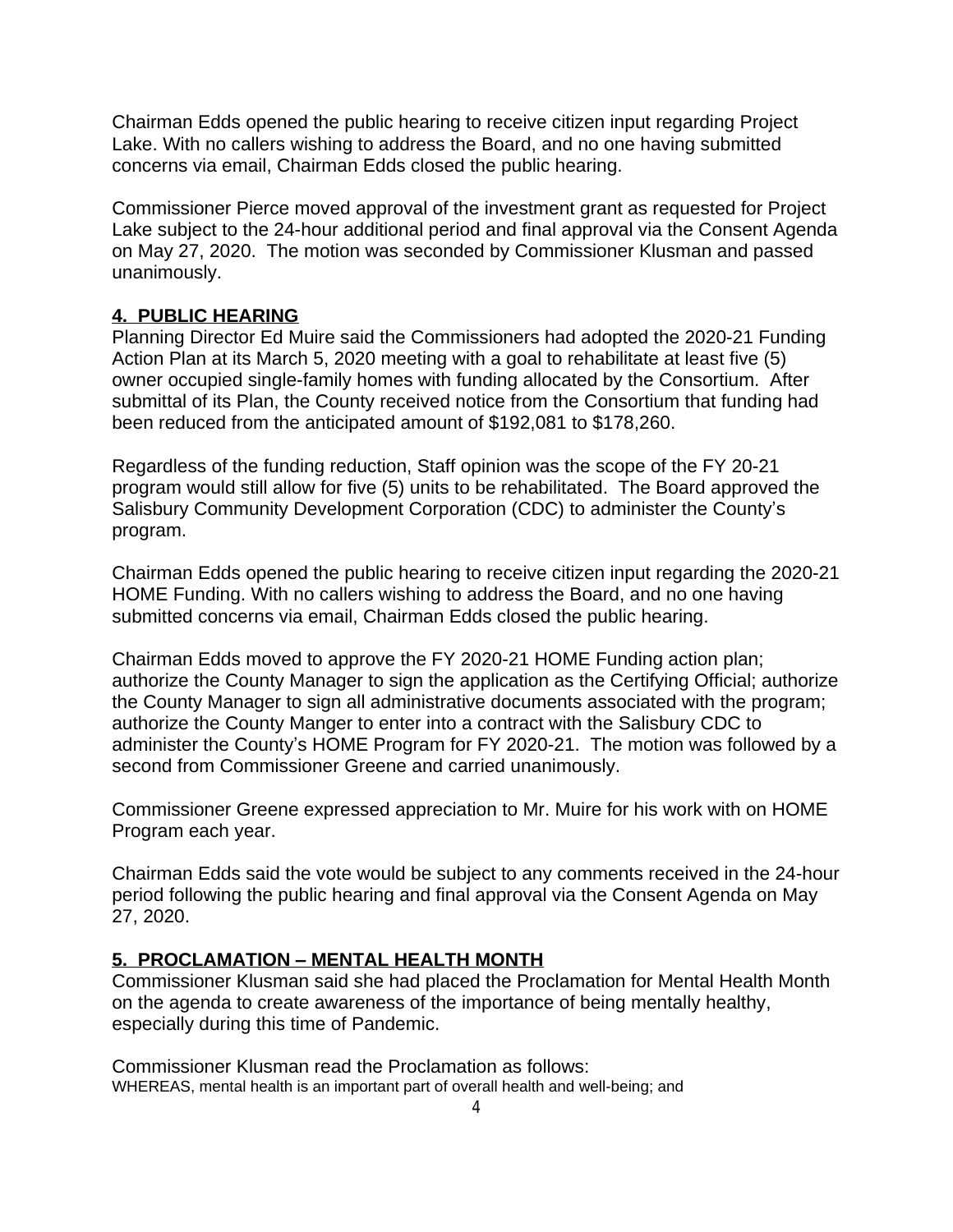WHEREAS, mental health includes our emotional, psychological, and social well-being, and affecting how we think, feel and act; and

WHEREAS, mental health determines how we handle stress, relate to others, and make healthy choices; and

WHEREAS, mental health is important at every state of life, from childhood and adolescence through adulthood.

NOW, THEREFORE, the Rowan County Board of Commissioners, does hereby proclaim the month of May as Mental Health Month and furthermore, encourages leaders of Rowan County and its citizens to learn more about mental illness so we may support those struggling with this illness, understand and learn how to help those as they try to live a safe and healthy life contributing to our community.

Commissioner Klusman moved, Commissioner Pierce seconded and the vote to approve the Proclamation for Mental Health Month as read passed unanimously.

Chairman Edds said he had learned this week was the 46th Annual National EMS Week. Chairman Edds said in 1974 President Gerald Ford had authorized EMS Week to celebrate EMS practitioners and to recognize the importance of their duties. Chairman Edds praised all EMS workers, including Lennie Cooper, EMS Division Chief and Chris Soliz, Chief of Emergency Services, stating how much the citizens appreciated the work performed daily by all EMS staff.

#### **6. REQUEST FOR QUALIFICATIONS (RFQ) FOR ARCHITECT TO DESIGN COVID-19 WORK/CITIZEN ENVIRONMENTS**

County Manager Aaron Church said the purpose of the agenda item was to authorize the County Manager to release a Request for Qualifications (RFQ) for Architectural Services to design work environments that minimize as much as possible the transmission of COVID-19 between coworkers and citizens. Government Employees provide essential services that require frequent interaction with the public.

The RFQ will request that an architect submit qualifications to design, bid and manage construction. The renovations may include by will not be limited to installing safety glass, partitions, intercom systems and possibly drive through facilities. We expect that these services and subsequent construction action would be paid for with funding from the Coronavirus Relief Fund (CRF) established under the CARES Act.

Mr. Church confirmed to Commissioner Klusman that funds from the Act had to be spent specifically for COVID-19. Commissioner Klusman asked if funds could also be used for testing and Personal Protective Equipment (PPE) and Mr. Church said yes. Mr. Church said the funds were required to be obligated in December of this year.

Commissioner Pierce questioned if the architectural fees would come from the grant and Mr. Church responded it was anticipated the fees would be an allowable expense.

Commissioner Caskey referred to the different options, such as intercoms and putting glass between citizens and employees, and he asked if it was possible some of the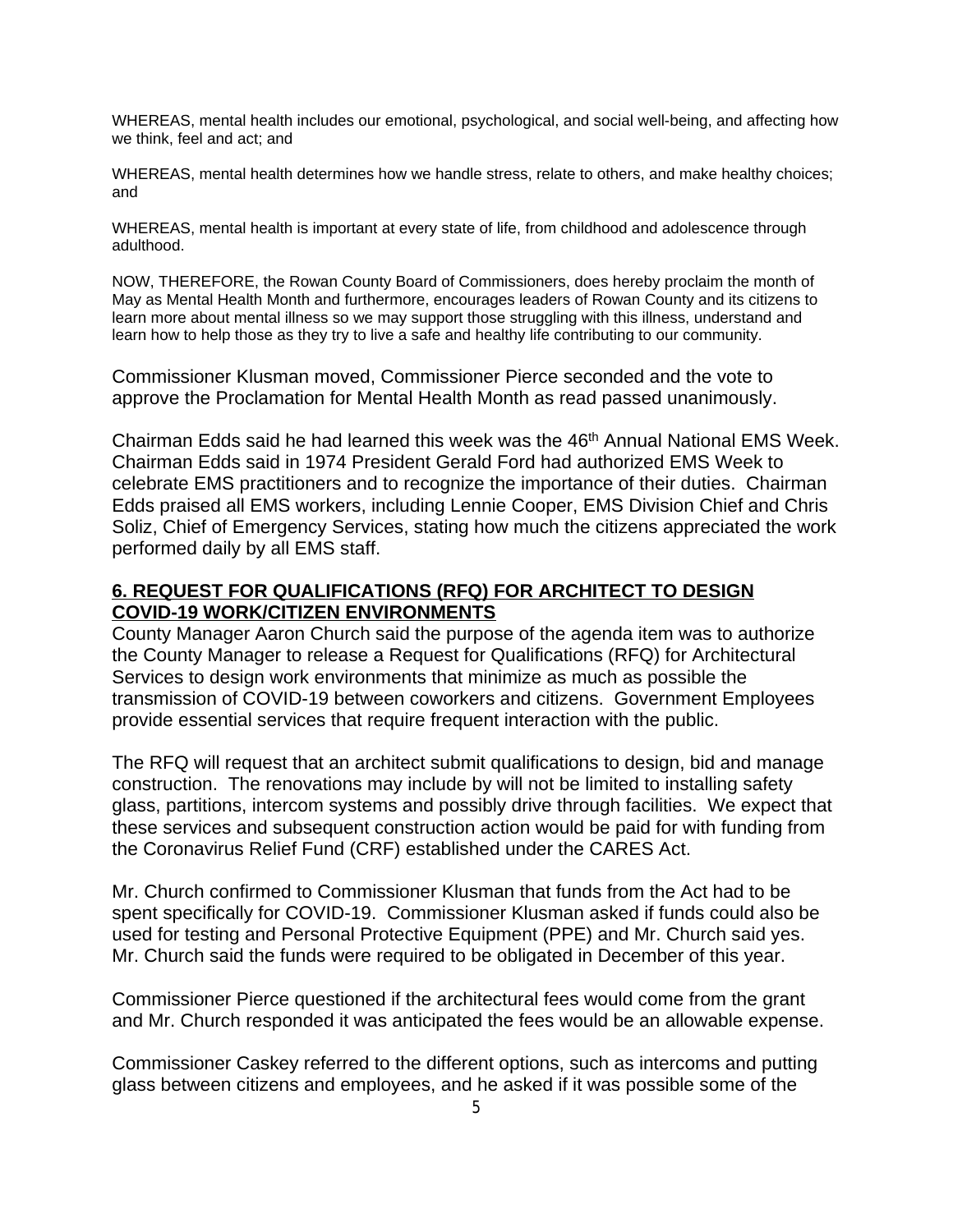options could work dually for both COVID-19 and physical violence protection. Mr. Church said the architect would be tasked with minimizing the transmission of COVID-19.

Commissioner Pierce asked if the RFQ would be just for county office buildings or if it could also be for the schools. Mr. Church said the RFQ could potentially include municipalities if they were interested. Mr. Church asked Assistant County Manager/Chief Information Officer Randy Cress if he knew what the schools had received from the CARES Act.

Mr. Cress said he was aware the schools had received funding for technology but he did not have the exact details.

Commissioner Pierce asked if the funds were to be used for technology or for safety. Mr. Cress said the funds he was aware of were for technology but he could find out about the details for the other areas.

Commissioner Pierce said it would be helpful for the architect to know the scope of work before starting. Mr. Church explained the RFQ would address the design and renovation of government facilities. The scope would not be limited in the RFQ.

Commissioner Pierce moved to approve an RFQ for an architect to design COVID-19 work/citizen environments. The motion was seconded by Commissioner Klusman and passed unanimously.

## **7. SCHEDULE SPECIAL MEETING FOR MAY 27, 2020 AT 3:00 P.M.**

According to the information in the agenda packet, the County received a letter from the North Carolina State Budget Director, which provided information about the Coronavirus Relief Fund (CRF). According to the letter Rowan County would receive \$2,561,818.

Chairman Edds said the County Manager had requested the Board schedule a Special Meeting on May 27, 2020 at 3:00 p.m. to discuss and adopt a plan to be submitted to State by June 1, 2020. Chairman Edds said the Board would also need to add two (2) items to the Consent Agenda as discussed earlier in the meeting. The first item was to ratify the Board's approval of the Investment Grant for Project Lake. The second item was to ratify the Board's approval of the FY 2020-21 HOME Funding Plan.

Commissioner Klusman moved to schedule a Special Meeting on May 27, 2020 at 3:00 pm for the purposes outlined (as stated by Chairman Edds above). The motion was seconded by Commissioner Pierce and passed unanimously.

#### **8. FINANCIAL REPORT**

Assistant County Manager/Finance Director Leslie Heidrick highlighted several financial graphs depicting the following information: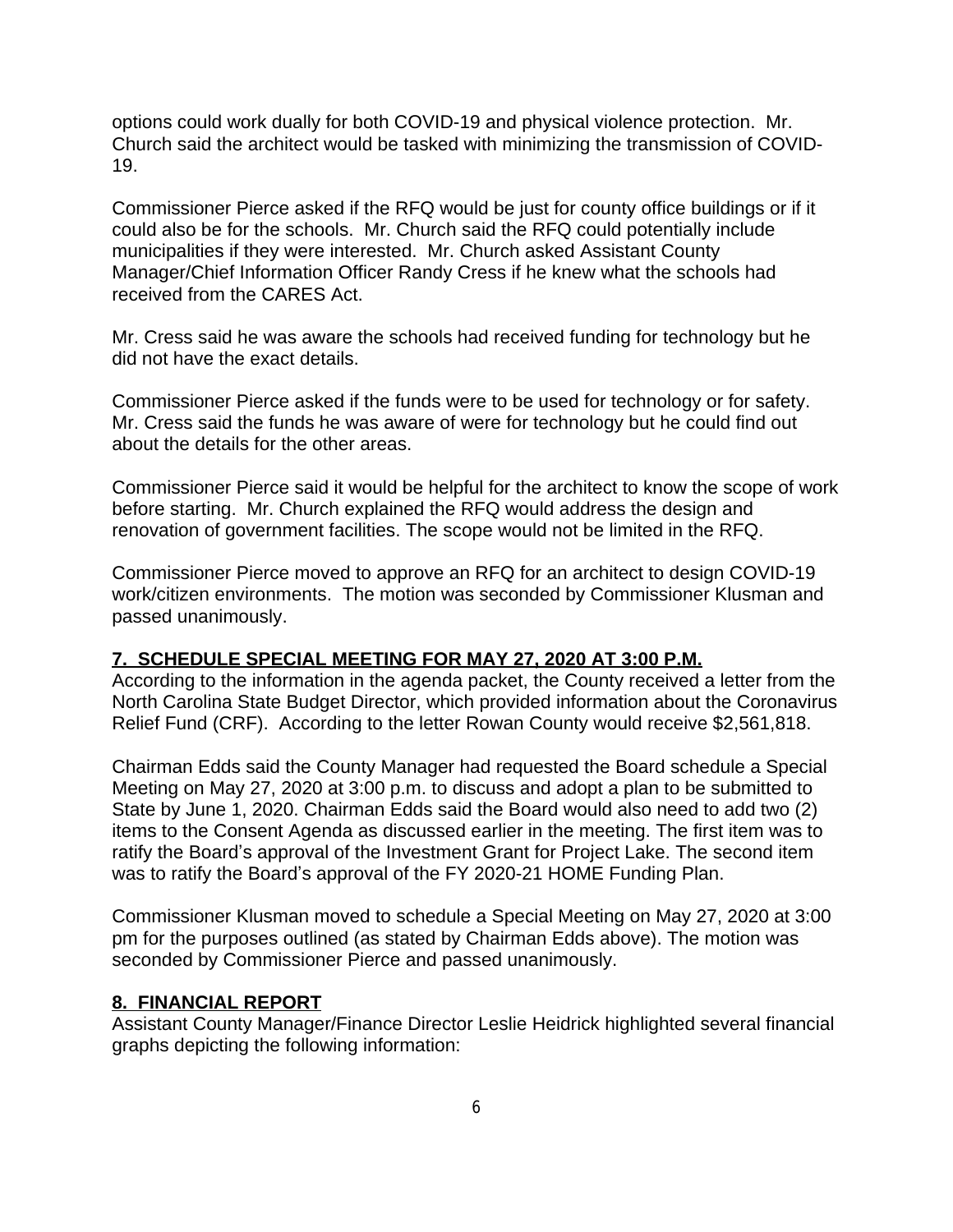- Annual Cumulative Current Year Property Tax Comparisons as of March 2020 \$84,576,418
- Annual Cumulative Sales Tax Comparisons as of January in FY '20 \$16,158,967
- Annual Cumulative Revenue Comparisons as of April 2020 \$127,826,108
- Annual Cumulative Expenditure Comparisons as of April 2020 \$122,695,118

## **9. PRESENTATION OF FY 2020-21 BUDGET AND SCHEDULING OF PUBLIC HEARING FOR PROPOSED BUDGET**

County Manager Aaron Church presented the FY 2020-21 proposed budget. Mr. Church described the proposed budget as tight and conservative.

Mr. Church provided a power point highlighting the following information:

#### **FY 2021 BUDGET**

| <b>FUND 101</b>              | <b>General Fund</b>         | \$153,521,214  |
|------------------------------|-----------------------------|----------------|
| <b>FUND 201</b>              | <b>Fire District Fund</b>   | \$6,608,824    |
|                              | NO TAX INCREASE RECOMMENDED |                |
| <b>FUND 202</b><br>--------- | <b>Emergency Telephone</b>  | \$547,782<br>. |

| <b>FUND ZUZ</b> | Ellierdelicy Telepholie     | 3941,102      |
|-----------------|-----------------------------|---------------|
| <b>FUND 501</b> | <b>Risk Management Fund</b> | \$1,392,800   |
| <b>FUND 601</b> | Landfill Fund               | \$9,612,166   |
| <b>FUND 603</b> | <b>Airport Fund</b>         | \$4,581,965   |
| <b>FUND 605</b> | <b>Water Fund</b>           | \$136,000     |
| <b>TOTAL</b>    |                             | \$176,400,751 |

Mr. Church discussed the budget requests that had been submitted versus what was recommended. The recommendation was a 4% reduction from last year.

| FY 2020 Budget      | \$159,883,238 |
|---------------------|---------------|
| FY 2021 Requested   | \$215,839,302 |
| FY 2021 Recommended | \$153,521,214 |
| FY 2021 Reduction   | \$6,362,024   |

With regards to revenue, Mr. Church and Assistant County Manager/Finance Director Leslie Hedrick addressed the following:

| <b>Property Tax Base</b>           | \$13,760,000,000         |
|------------------------------------|--------------------------|
| Increase over last year            | 3.38%                    |
| <b>Collection Rate DECREASE by</b> | $-1.25\%$                |
| <b>Recommended Tax Rate</b>        | 65.75 Cents              |
| Sales Tax                          | $-$2,500,000$ or $-9.5%$ |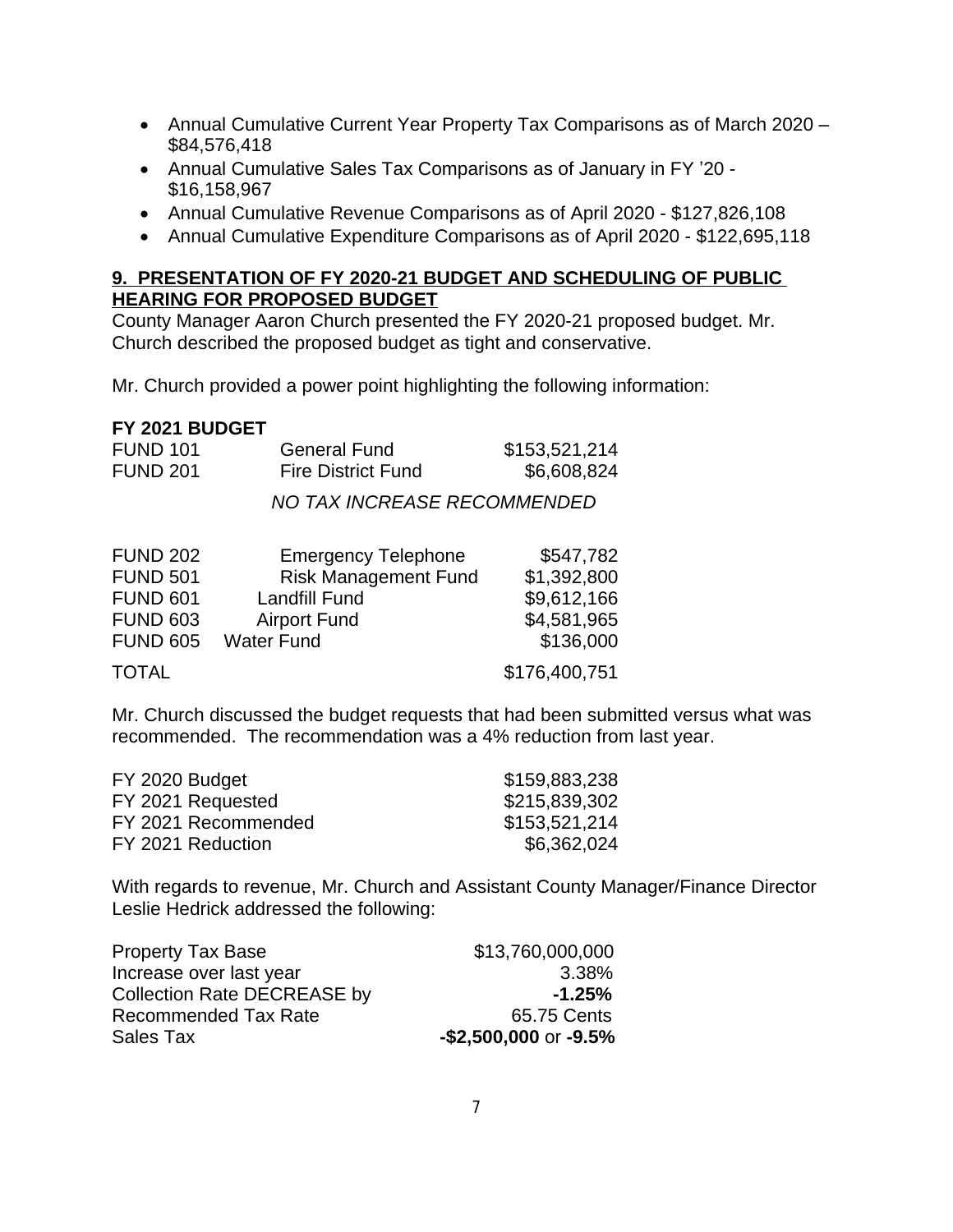Mr. Church reported the recommended tax rate remained at 65.75 cents. Mr. Church said sales tax revenue projections were estimated to decrease 9.5% from last year's budgeted amount and a loss in revenue of \$2.5 million.

Continuing with the power point, Mr. Church reviewed the following:

## **FY 21 CONTINUATION BUDGET HIGHLIGHTS**

| <b>WEST END PLAZA</b>     |             |
|---------------------------|-------------|
| FY 2019 Balance           | \$1,532,998 |
| FY 2020 Transfer          | 1,299,820   |
| FY 2021 Transfer          | 1,440,160   |
| <b>Total of Transfers</b> | \$4,272,978 |
|                           |             |

#### **FY 2021 EXPANSION HIGHLIGHTS**

| <b>Position Request</b>                                       | 39            |
|---------------------------------------------------------------|---------------|
| <b>Requested Cost</b>                                         | \$1,997,273   |
| <b>Positions Recommended</b>                                  | 2             |
| <b>Recommended Cost</b>                                       | \$111,320     |
| <b>COLA</b>                                                   | \$0           |
| <b>Health Insurance Adjustment</b>                            | \$752,378     |
| <b>Energov Assist Complete</b>                                | \$30,000      |
| <b>Eagle View Pictometry</b>                                  | \$40,000      |
| Independent Validation of EMS                                 | \$13,500      |
| 74 Streamlight Pro Tac Railmount                              | \$7,992       |
| <b>NATO Ballistic Shields</b>                                 | \$8,442       |
| <b>Two Annual Summer Camps</b>                                | \$3,000       |
| <b>RFID Security Gate</b>                                     | \$14,811      |
| <b>Two RFID Work Stations</b>                                 | \$2,710       |
| <b>Woodleaf Park Master Plan</b>                              | \$100,000     |
| FY 2021 School Funding Current Expense                        |               |
| <b>Rowan Salisbury Schools</b>                                | $-$ \$363,918 |
| <b>Kannapolis City Schools</b>                                | $-24,105$     |
| <b>Charter Schools</b>                                        | \$747,694     |
| <b>Total Increase</b>                                         | \$359,671     |
| FY 2021 School Funding Capital Outlay                         |               |
| Local Option Sales Tax estimated decrease for Article 40 & 42 |               |
| <b>Rowan Salisbury Schools</b>                                | $-$ \$421,022 |
| <b>Kannapolis City Schools</b>                                | $-$28,978$    |

Total -\$450,000

**FY 2021 School Funding New Debt Service**